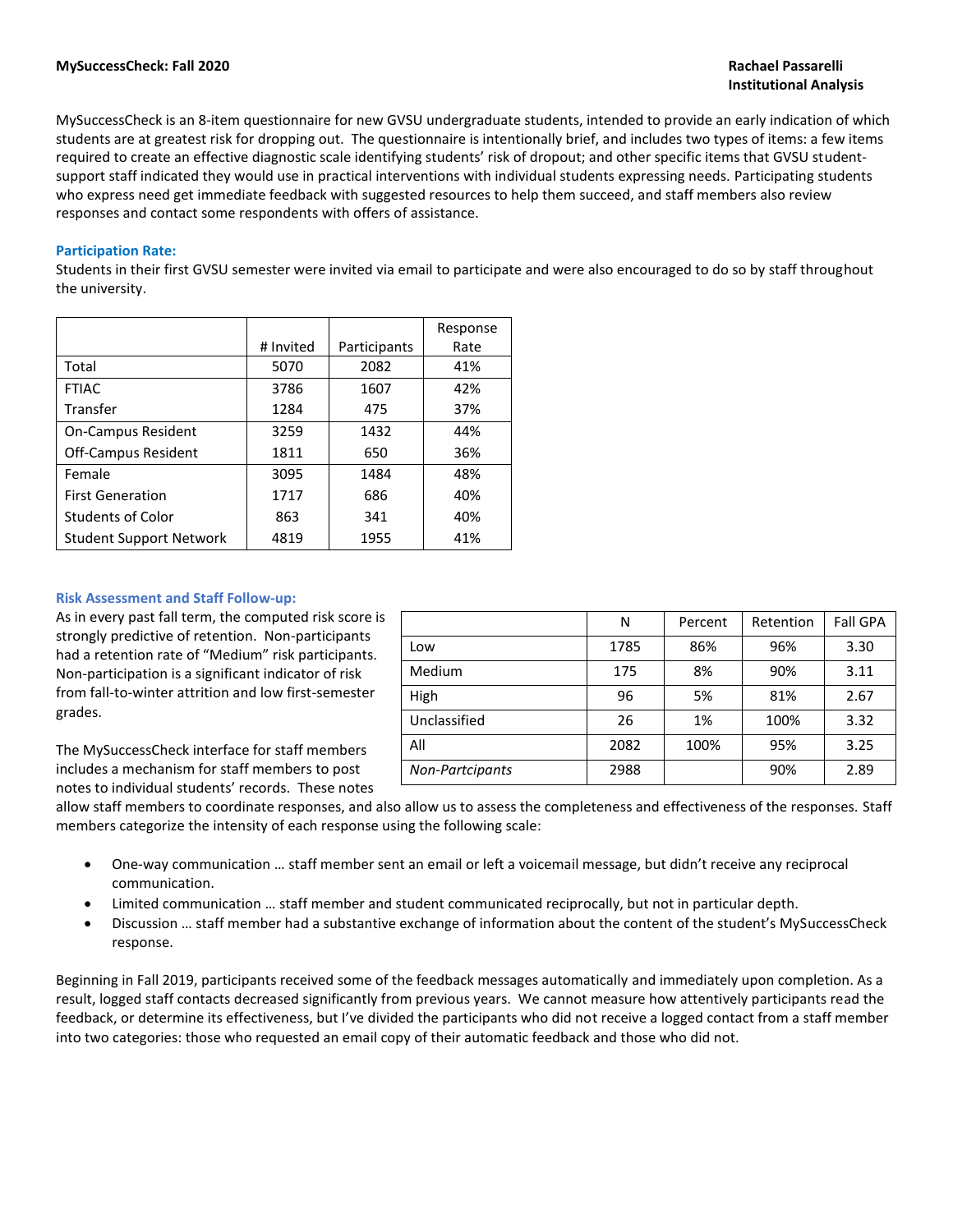Altogether, staff logged 386 contacts affecting 297 different participants. Because staff responses are reactive to needs expressed in students' responses, it is not expected that every student would elicit a response. A total of 314 participants chose to receive their feed back by email. Of those, 60 also received a logged contact from a staff member.

|              |            |         | N       | Retention       |      |                      |                 |      |
|--------------|------------|---------|---------|-----------------|------|----------------------|-----------------|------|
|              | Discussion | Limited | One-way | Email<br>report | None | Any Staff<br>Contact | Email<br>Report | None |
| Low          | 10         | 2       | 214     | 240             | 1319 | 93%                  | 98%             | 96%  |
| Medium       | 17         | 5       | 86      | 11              | 56   | 92%                  | 73%             | 89%  |
| High         | 28         | 6       | 62      |                 |      | 81%                  |                 |      |
| Unclassified |            |         | 3       | 3               | 20   | 100%                 | 100%            | 100% |
| All          | 55         | 13      | 365     | 254             | 1395 | 90%                  | 97%             | 96%  |

## **Survey Item Breakdown:**

Except for the questions regarding academic support, textbooks and technology, responses to all other survey items have a statistically significant association with fall-to-winter retention. In addition, several of the questions are significantly associated with first semester grades as noted below.

## **If I need extra help to be successful in my online or in-person coursework, I know where to access GVSU resources for academic support**

|                            |           |         |           |                 |                   | Staff Response (row sums to 100%) |         |      |
|----------------------------|-----------|---------|-----------|-----------------|-------------------|-----------------------------------|---------|------|
|                            | Frequency | Percent | Retention | <b>Fall GPA</b> | <b>Discussion</b> | Limited                           | One-way | None |
| Agree Strongly             | 354       | 17%     | 96%       | 3.23            | 2%                | 0%                                | 13%     | 85%  |
| Agree                      | 1177      | 57%     | 95%       | 3.27            | 2%                | 1%                                | 16%     | 81%  |
| Neither Agree nor Disagree | 272       | 13%     | 93%       | 3.24            | 4%                | 0%                                | 24%     | 72%  |
| <b>Disagree</b>            | 250       | 12%     | 94%       | 3.29            | 4%                | 0%                                | 25%     | 70%  |
| Disagree Strongly          | 23        | 1%      | 91%       | 3.04            | 4%                |                                   | 43%     | 52%  |
| All                        | 2076      | 100%    | 95%       | 3.26            | 3%                | 1%                                | 18%     | 79%  |

## **I plan to continue at GVSU next year (Fall 2021)**

|                            |           |         |           |                 |                   | Staff Response (row sums to 100%) |         |      |
|----------------------------|-----------|---------|-----------|-----------------|-------------------|-----------------------------------|---------|------|
|                            | Frequency | Percent | Retention | <b>Fall GPA</b> | <b>Discussion</b> | Limited                           | One-way | None |
| Agree Strongly             | 1018      | 49%     | 97%       | 3.3             | 0%                | 0%                                | 12%     | 88%  |
| Agree                      | 835       | 40%     | 95%       | 3.25            | 2%                | 0%                                | 15%     | 82%  |
| Neither Agree nor Disagree | 200       | 10%     | 88%       | 3.07            | 15%               | 4%                                | 54%     | 29%  |
| <b>Disagree</b>            | 14        | 1%      | 71%       | 3.19            | 50%               |                                   | 50%     |      |
| Disagree Strongly          |           | 0%      | 100%      | 2.01            |                   |                                   | 100%    |      |
| All                        | 2070      | 100%    | 95%       | 3.25            | 3%                | 1%                                | 18%     | 79%  |

**Significantly related to GPA.**

## **I feel like I belong at GVSU**

|                            |           |         |           |                 |                   | Staff Response (row sums to 100%) |         |      |
|----------------------------|-----------|---------|-----------|-----------------|-------------------|-----------------------------------|---------|------|
|                            | Frequency | Percent | Retention | <b>Fall GPA</b> | <b>Discussion</b> | Limited                           | One-way | None |
| Agree Strongly             | 559       | 27%     | 97%       | 3.22            | 1%                | 0%                                | 9%      | 90%  |
| Agree                      | 936       | 45%     | 96%       | 3.3             | 2%                | 0%                                | 13%     | 85%  |
| Neither Agree nor Disagree | 452       | 22%     | 92%       | 3.26            | 4%                | 1%                                | 25%     | 69%  |
| <b>Disagree</b>            | 111       | 5%      | 90%       | 3.06            | 13%               | 2%                                | 60%     | 25%  |
| Disagree Strongly          | 13        | 1%      | 85%       | 2.99            | 15%               |                                   | 69%     | 15%  |
| All                        | 2071      | 100%    | 95%       | 3.26            | 3%                | 1%                                | 17%     | 79%  |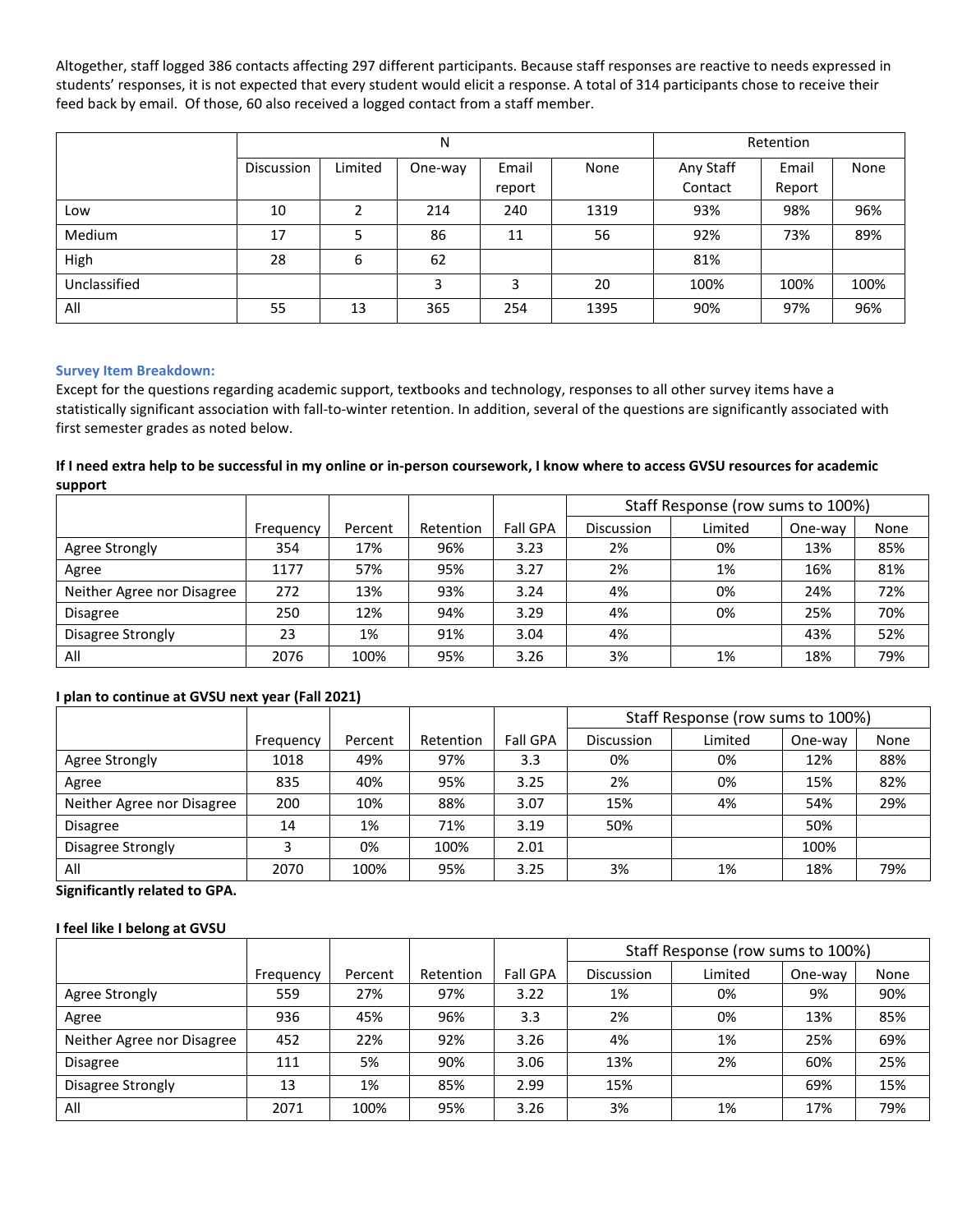|              |           |         |           |                 |                   | Staff Response (row sums to 100%) |         |      |
|--------------|-----------|---------|-----------|-----------------|-------------------|-----------------------------------|---------|------|
|              | Frequency | Percent | Retention | <b>Fall GPA</b> | <b>Discussion</b> | Limited                           | One-way | None |
| None of them | 1472      | 71%     | 96%       | 3.39            | 2%                | 0%                                | 14%     | 84%  |
| One          | 357       | 17%     | 94%       | 3.11            | 3%                | 1%                                | 22%     | 74%  |
| Two          | 143       | 7%      | 90%       | 2.68            | 6%                | 1%                                | 24%     | 69%  |
| $3$ to 5     | 68        | 3%      | 88%       | 2.53            | 9%                | 6%                                | 43%     | 43%  |
| 6 or More    | 8         | 0%      | 88%       | 1.56            | 25%               | 13%                               | 63%     |      |
| Don't Know   | 19        | 1%      | 84%       | 2.53            | 16%               |                                   | 79%     | 5%   |
| All          | 2067      | 100%    | 95%       | 3.25            | 3%                | 1%                                | 18%     | 79%  |

# **For in-person or synchronous classes, how many of your scheduled class sessions have you missed?**

**Significantly related to GPA.**

### **Do you still need to purchase textbooks for any of your classes this semester?**

|     |           |         |           |                 |            | Staff Response (row sums to 100%) |         |      |
|-----|-----------|---------|-----------|-----------------|------------|-----------------------------------|---------|------|
|     | Frequency | Percent | Retention | <b>Fall GPA</b> | Discussion | Limited                           | One-way | None |
| No  | 1700      | 85%     | 95%       | 3.3             | 3%         | 1%                                | 16%     | 81%  |
| Yes | 304       | 15%     | 94%       | 2.95            | 3%         | 1%                                | 25%     | 71%  |
| All | 2004      | 100%    | 95%       | 3.25            | 3%         | 1%                                | 17%     | 79%  |

**Significantly related to GPA. Not significantly associated with retention.**

### **Would you like someone from the Disability Support Resources office to contact you to discuss accommodations and resources related to a disability?**

|     |           |         |           |                 | Staff Response (row sums to 100%) |         |         |      |
|-----|-----------|---------|-----------|-----------------|-----------------------------------|---------|---------|------|
|     | Frequency | Percent | Retention | <b>Fall GPA</b> | <b>Discussion</b>                 | Limited | One-way | None |
| No  | 1489      | 96%     | 95%       | 3.23            | 2%                                | 0%      | 16%     | 81%  |
| Yes | 67        | 4%      | 87%       | 2.85            | 15%                               | 4%      | 79%     | 1%   |
| All | 1556      | 100%    | 95%       | 3.21            | 3%                                | 1%      | 19%     | 78%  |

**Significantly related to GPA.**

## **Are your finances or lack of financial resources limiting or interrupting your access to food (i.e. the ability to prepare nutritious food the need to rely on others to provide food, skipping a meal because of food, or going hungry)?**

|     |           |         |           |                 |            | Staff Response (row sums to 100%) |         |      |
|-----|-----------|---------|-----------|-----------------|------------|-----------------------------------|---------|------|
|     | Frequency | Percent | Retention | <b>Fall GPA</b> | Discussion | Limited                           | One-way | None |
| No  | 1820      | 90%     | 95%       | 3.29            | 2%         | 1%                                | 9%      | 88%  |
| Yes | 209       | 10%     | 91%       |                 | 5%         | 1%                                | 94%     |      |
| All | 2029      | 100%    | 95%       | 3.26            | 3%         | 1%                                | 18%     | 79%  |

**Significantly related to GPA.**

### **For any classes (in-person, synchronous classes, asynchronous classes or online classes) have you missed any assignments this semester?**

|              |           |         |           |                 |            | Staff Response (row sums to 100%) |         |      |
|--------------|-----------|---------|-----------|-----------------|------------|-----------------------------------|---------|------|
|              | Frequency | Percent | Retention | <b>Fall GPA</b> | Discussion | Limited                           | One-way | None |
| None of them | 1464      | 71%     | 96%       | 3.45            | 2%         | 0%                                | 15%     | 83%  |
| One          | 325       | 16%     | 93%       | 3               | 3%         | 0%                                | 18%     | 79%  |
| Two          | 144       | 7%      | 93%       | 2.67            | 3%         | 1%                                | 23%     | 73%  |
| $3$ to 5     | 87        | 4%      | 89%       | 2.27            | 5%         | 3%                                | 43%     | 49%  |
| 6 or More    | 12        | 1%      | 58%       | 1.59            | 8%         | 8%                                | 58%     | 25%  |
| I Don't Know | 41        | 2%      | 93%       | 2.65            | 7%         |                                   | 27%     | 66%  |
| All          | 2073      | 100%    | 95%       | 3.26            | 3%         | 1%                                | 17%     | 79%  |

**Significantly related to GPA.**